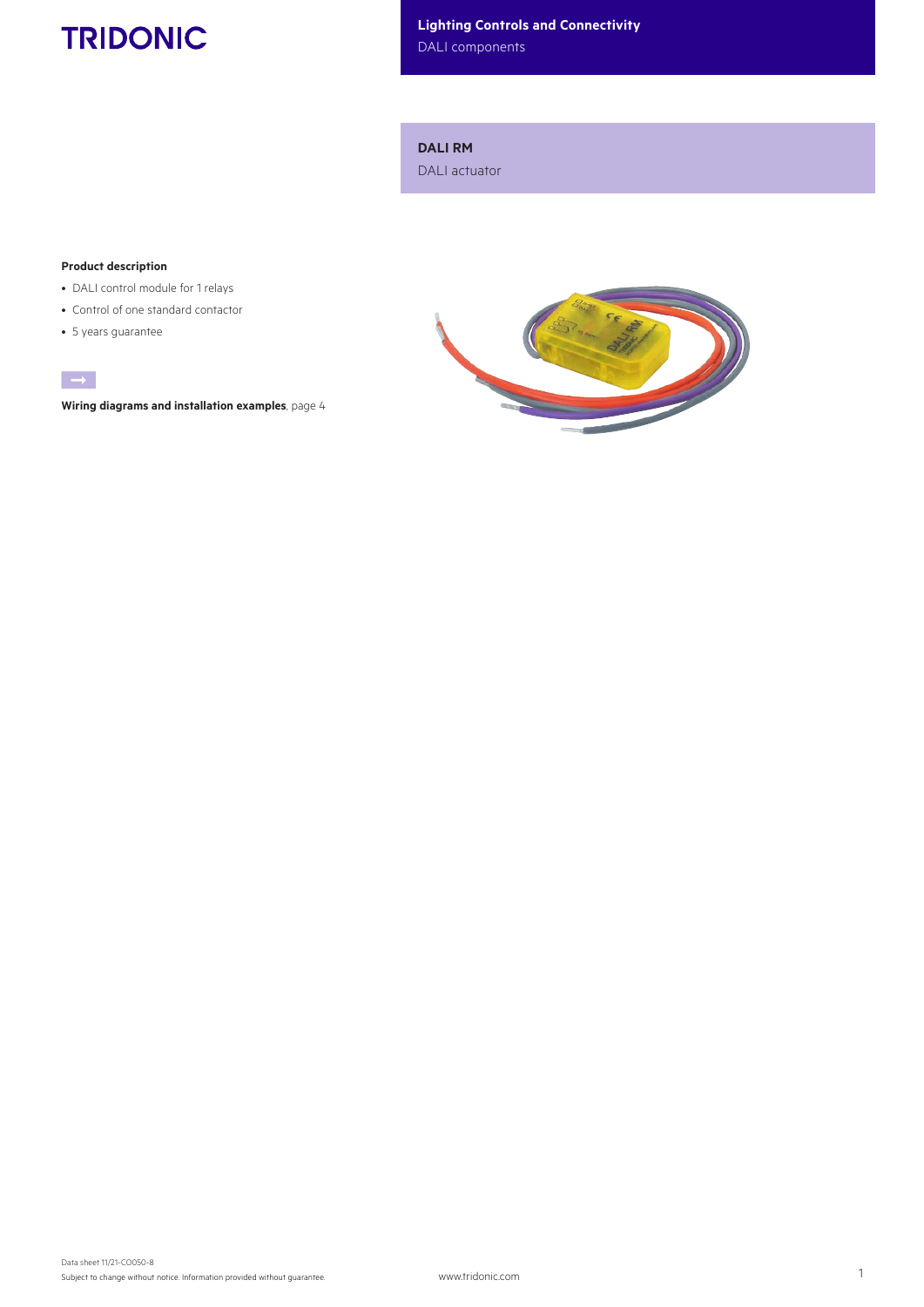

# Lighting Controls and Connectivity

DALI components

 $C<sub>ER</sub>$  RoHS

### DALI RM

DALI actuator

#### Technical data

| Ambient temperature ta | 0 $+50 °C$       |
|------------------------|------------------|
| Type of protection     | IP <sub>20</sub> |



| Ordering data  |                |                   |                |  |  |  |
|----------------|----------------|-------------------|----------------|--|--|--|
| Type           | Article number | Packaging, carton | Weight per pc. |  |  |  |
| <b>DALI-RM</b> | 24034702       | $1pc(s)$ .        | 0.087 kg       |  |  |  |

# Specific technical data

| <b>Type</b>    | Inputs             |                 |                             | Output, relay                |                              |                 |                   |
|----------------|--------------------|-----------------|-----------------------------|------------------------------|------------------------------|-----------------|-------------------|
|                | DALI control input | Current draw    | Number of DALI<br>addresses | Max. switching<br>voltage AC | Max. switching<br>voltage DC | Type of contact | Min. contact load |
| <b>DALI-RM</b> |                    | 12 mA from DALI |                             | 250 V                        | 35 V                         | 1 changeover    | i.2 W             |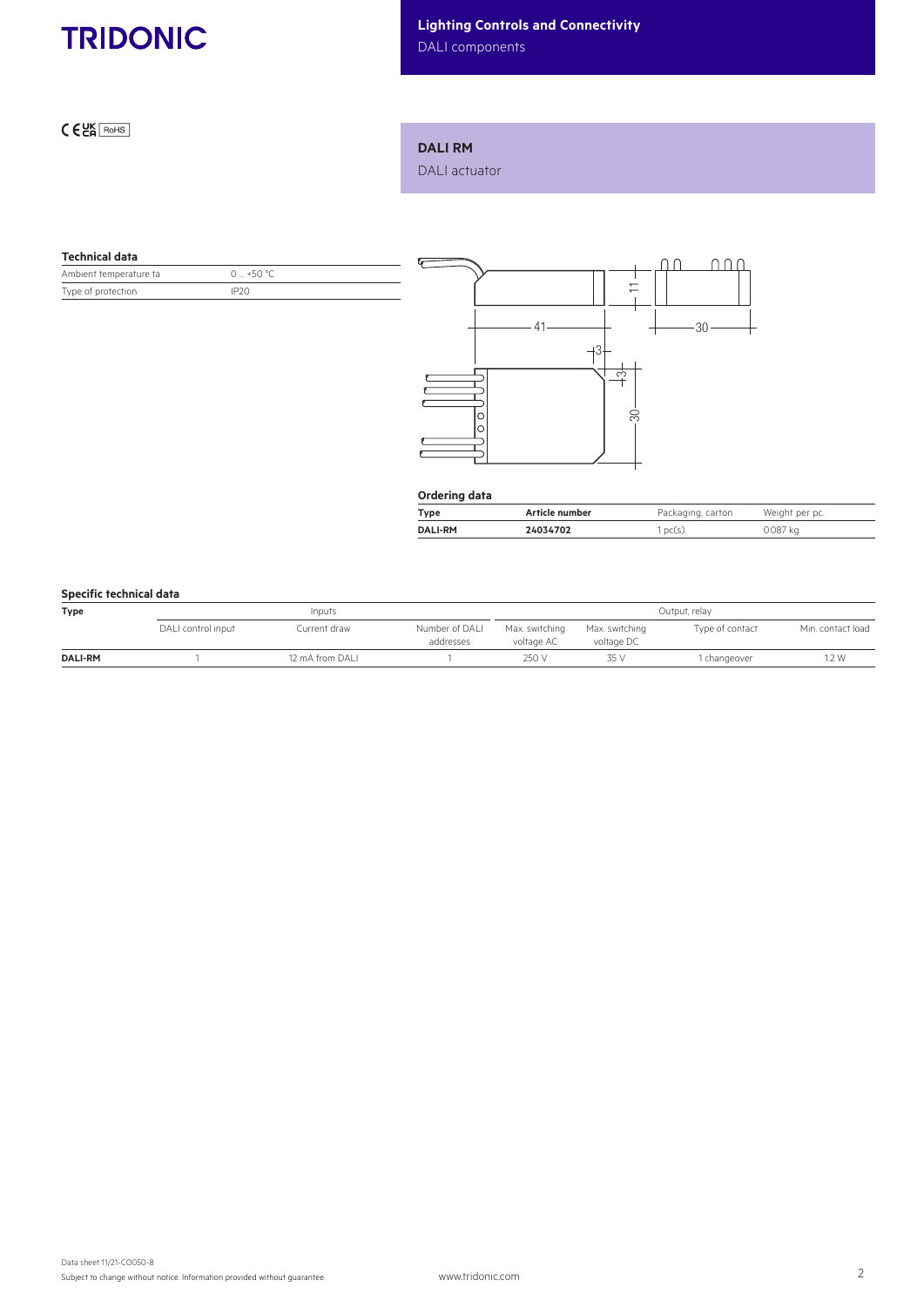DALI components

# 1. Standards

#### 1.1 DALI standard

The DALI RM is designed to control control gear with DALI standard IEC 60929 (DALI V0) .

#### 1.2 Glow-wire test

according to EN 60598-1 passed.

#### 2. Common

- Compact relay module for controlling a standard contactor via DALI.
- Loads that do not have a DALI input can therefore be integrated in the DALI circuit. The loads can be switched on and off via DALI.
- "masterCONFIGURATOR" software is available free of charge at www.tridonic.com for programming the switch-on and switch-off points. "MIN LEVEL": Sets switch off level "MAX LEVEL": Sets switch on level Factory preset: "MIN LEVEL" =  $0 \rightarrow$  OFF

"MAX LEVEL" =  $100 \rightarrow ON$ 

## 3. Installation

- Loads must not be connected directly to the DALI RM. The load must always be switched via an external contactor.
- The maximum load that can be connected to the DALI RM is the load of a contactor coil.
- When selecting the correct contactor please check the inrush currents of the switched loads. Electronic ballasts may have very high inrush currents. Check with the contactor manufacturer.
- If DC contactor coils are controlled, they must be equipped with an appropriate free-wheeling diode.
- Relay switches on when ACTUAL LEVEL is above the MAX-LEVEL.
- Relay switches off when ACUTAL LEVEL is below the MIN-LEVEL.
- The DALI RM is powered directly by the DALI line, hence in case of missing supply the relay-contact opens. Therefore the SYSTEM FAILURE LEVEL is meaningless.
- It is not possible to receive information about the state of the loads. Hence error messages do not make sense in this application and QUERY LAMP FAILURE will always send NO as an answer. The QUERY STATUS bits 0&1 are not implemented.
- The physical selection method is not implemented.
- When storing a scene level, besides the ACTUAL LEVEL, the relay state will be stored as well. When storing scenes it is important that the relay is in the required state.
- This is not a separate unit, it is intended for installation.
- DALI is not SELV. The installation instructions for low voltage therefore apply.

#### 3.1 Connection diagram